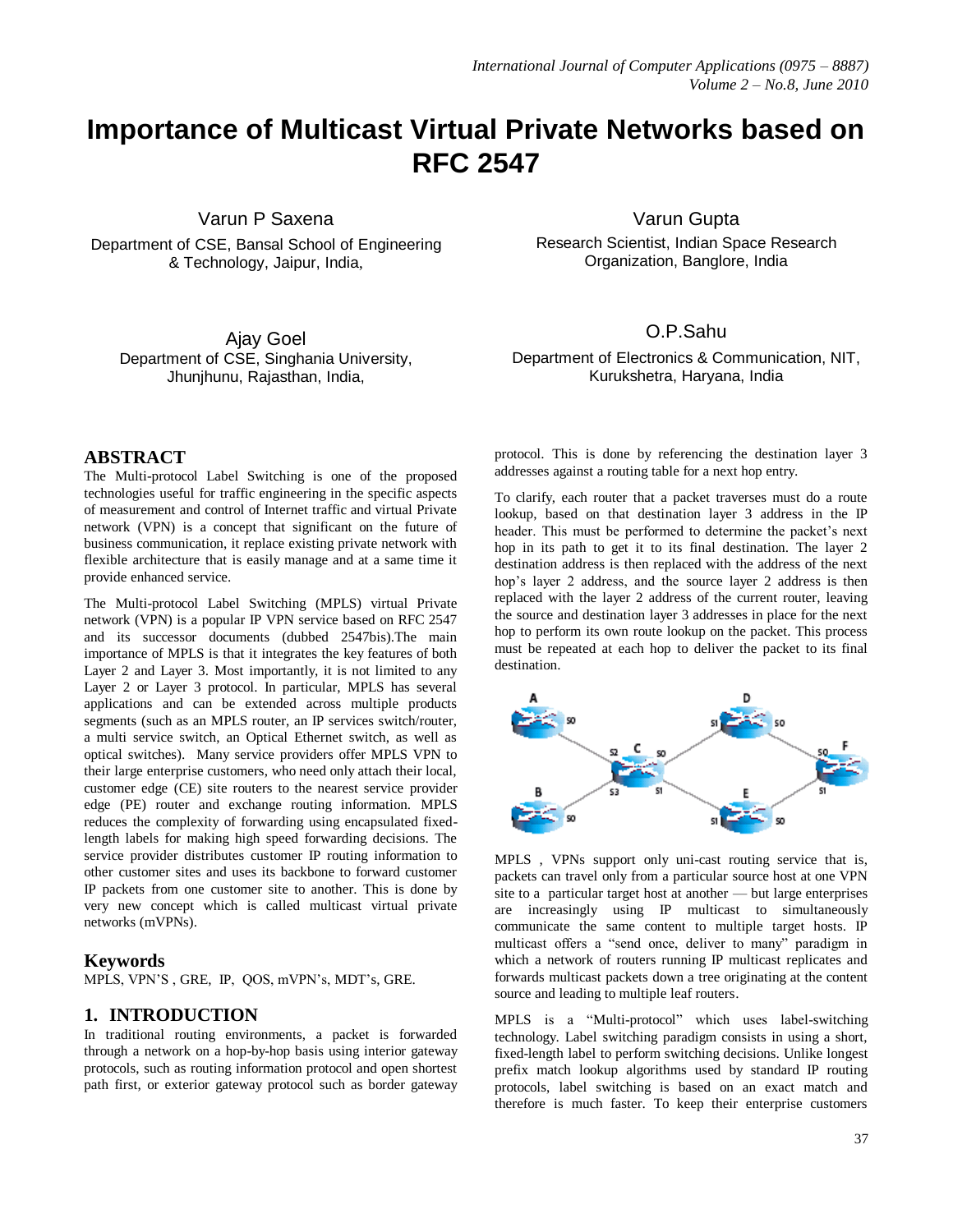# **2. DIFFERENT IP MULTICAST CONCEPTS**

**Jitter:** Label switching operations result in less delay and less jitter in sending user traffic through the network.

**Resource Consumption**: The control mechanisms to establish label-switching paths do not consume a lot of resources.

**Multicast Group Address:** The class D IP address space (224.0.0.0 to 239.255.255.255) is reserved for multicast. The network will deliver copies of all IP packets with a group address (denoted as G) in the header destination address field to all routers and hosts that have expressed interest in receiving them. mVPN uses two types of group addresses:1. customer G addresses (c-G) and provider group addresses (p-G). A c-G group address identifies a multicast group inside the customer VPN, and a p-G group address identifies a multicast group inside the provider's network.

**Label**: The label is a condensed view of the header of an IP packet, although contained within it is all of the information needed to forward the packet from source to destination. Unlike the IP header, it does not contain an IP address, but rather a numerical value agreed upon by two MPLS nodes to signify a connection along a Label Switch Path. The label is a short, fixedlength, physically contiguous identifier, which is used to identify a Forward Equivalence Class, usually of local significance.

**Multicast Trees:** It implies that concept "beginning at a root" and branching out to many leaves". Source trees require routers to store more information than shared trees — each unique S and G pair, called (S, G) entries, must be stored rather than a single (RP, G) pair — but they offer better performance because packets flow directly from the source to the leaf routers.

**Label Switch Path (LSP):** The Label Switch Path is essentially the predetermined route that a set of packets bound to a Forward Equivalence Class traverse through Multi-protocol Label Switching network to reach their destination. Each Label Switch Path is unidirectional; therefore, return traffic must use a separate LSP.

**Protocol Independent Multicast:** PIM is the acronym for a set of multicast routing protocols that are used to dynamically build multicast tree One variant of PIM, called Sparse Mode (PIM-SM), builds RP-rooted shared trees but has an option to witch over to a source tree when better performance is required. Another variant, called Single Source Multicast (PIM-SSM), is used to build source trees only.

**Reverse Path Forwarding:** To forward multicast packets away from the source and down the tree, routers employ RPF. A router performs an RPF check for each multicast packet by comparing the source address (for the host generating the multicast packets)

with entries in its own routing table. If the packet arrived on an inbound interface that the router would use to send packets back to the source, the RPF check passes and the router replicates the packet and forwards it out one or more outbound interfaces down the tree and away from the source. Otherwise, the router silently drops the packet. The key point here is that, to accurately perform an RPF check, a router must have a route (or a clue) for reaching the source host's network.

**Resource Reservation Protocol (RSVP)** The Resource Reservation Protocol is another similar method of establishing a point-to-point Label Switch Path that meets QoS requirements. It is an extension of the original Resource Reservation protocol, with new capabilities to support a Multi-protocol Label Switching domain. Resource Reservation Protocol communicates with two basic types of messages, PATH and RESV. PATH messages flow from a sender to one or multiple receivers. Upon receipt of a PATH message, a receiver can send an RESV message in return. The label itself is carried within the RESV message.

## **3. MULTICAST VPN BASICS**

It is a natural evolution for existing networks to provide the necessary capabilities to support the explosive growth of the Internet, while at the same time enabling network administrators to control traffic at a more granular level. mVPNs are a solution for supporting IP multicast within a customer IP VPN provisioned across a provider's MPLS VPN infrastructure. It adopts two important design principles:

First, a CE need only establish a routing (in this case, multicast) adjacency with the PE router to bounded. This ensures that the provider's ability to support a growing number of customer VPNs isn't limited by core P router resources. The amount of VPN-specific information maintained in the provider core network with mVPN depends on the type and granularity of the multicast trees in the provider backbone that carry customer mVPN packets between PE routers.

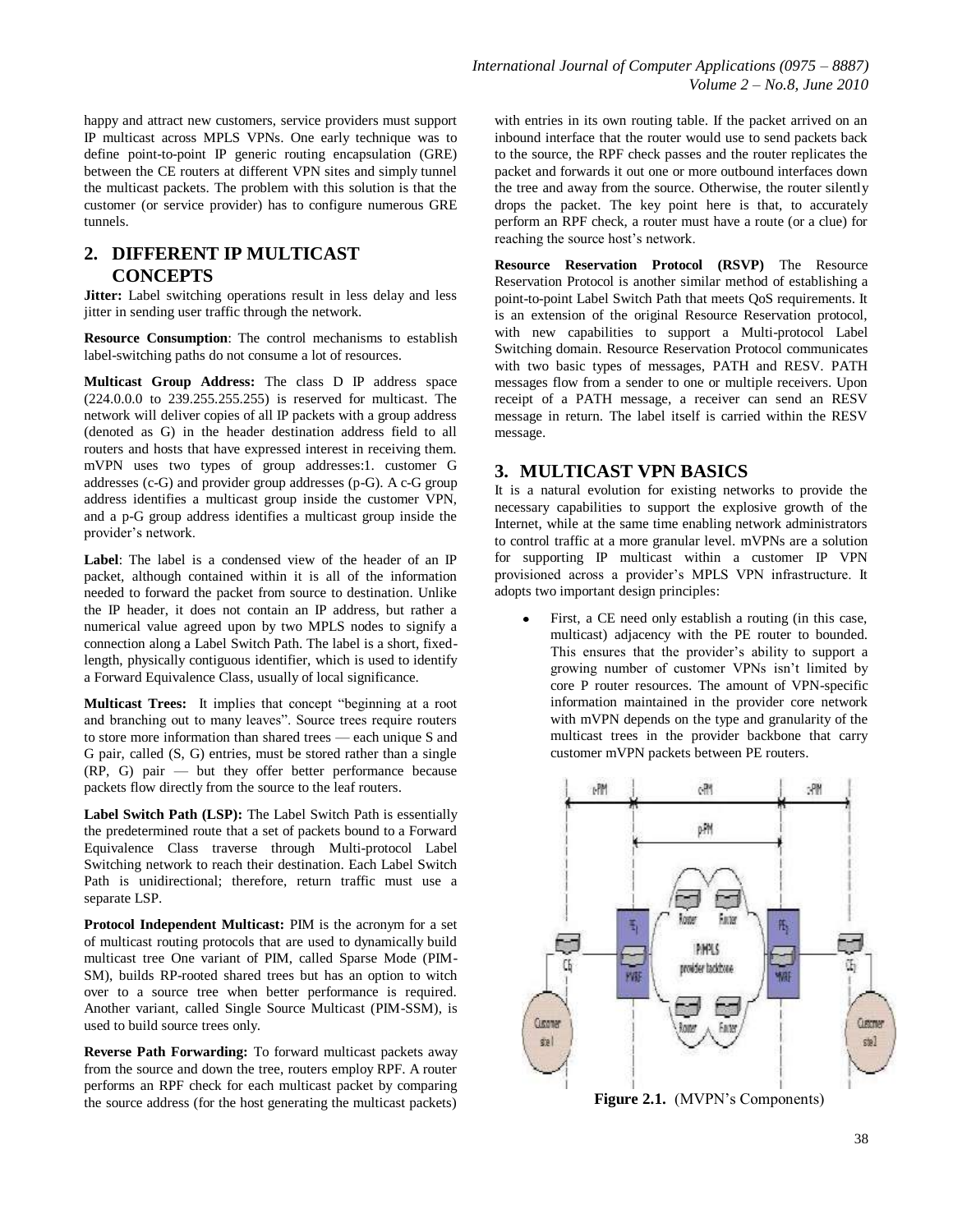Figure2.1 illustrates the basic components of an mVPN solution

- Multicast virtual routing/forwarding (MVRF) is a percustomer multicast VPN routing table defined on the PE routers. It's actually an extended version of the VRF that was originally defined for MPLS VPN, but which is now designed to the hold customer multicast routing information. • Two types of multicast routing protocols are in the picture. C-PIM runs inside the customer VPN network, between the CE and PEs and between PE nodes across the provider's backbone network. P-PIM is used to build multicast trees across the provider's backbone to exchange customer routing information so that it can send packets to and receive them from *N* other remote CE sites that belong to the customer VPN.
- Second, the amount of per-customer VPN information stored and processed inside the provider's core network of routers (P routers) is transport customer multicast VPN packets. With the mVPN elements in place, and the customer CE router able to send and receive multicast control messages (c-PIM) and multicast packets, let's examine how the provider can forward multicast packets across its backbone network.

## **4. ENCAPSULATION**

Although mVPN is an extension of the MPLS VPN service, it uses no labels or label switching.



**Figure 4.1**: - MVPN packet forwarding

Figure4.1 illustrates the standard mVPN solution, which encapsulates customer IP multicast packets for transport over default or data MDT's using generic routing encapsulation (GRE). The ingress PE receives the native customer IP multicast packet from a CE router and imposes the IP GRE header on top. The source address in the header identifies the source PE router (not the customer source of the multicast stream) and the destination address is a p-G group address specific to the provider's backbone network. Packets flowing on the default MDT use one p-G address, while others are flowing on a data MDT use a different one.When the leaf PE routers receive the packet, they remove the IP GRE header and forward the packet to the interested CE sites. Why use an IP encapsulation rather than MPLS? First, the native IP multicast used in provider backbones requires IP multicast packets. In fact, IP multicast is quite a mature function, which has been running over many provider networks for several years. Second, MPLS multicast or more specifically, the ability to set up multipoint  $LSPs$  — is still in the very early stages of standardization and deployment (it emerged only over the past year or so within the IETF). Over time, some provider will likely use multipoint LSPs to realize default and data MDT connectivity in MPLS backbones.

Now we are talking about the basic concept of RPF Check. As we know that that routers running IP multicast use the RPF check to forward multicast packets away from the source and that a router must have a route or at least know how to send a packet back to the source's network. In mVPN solutions, routers perform RPF checks in several different areas in the network. For packets arriving from a CE router, the ingress source PE router runs an RPF check on the customer source host IP address; if the MVRF contains a route back to that network, then the RPF passes and the packet is directed out a multicast tunnel interface.

P and PE routers perform RPF checks on the source IP address in the IP RE encapsulation for provider packets flowing over default or data MDTs inside the provider's network.

## **5. ENHANCEMENTS**

The ability to collapse their layer 1, 2, and 3 networks onto one platform is becoming increasingly apparent. MVPN offers the ability to dynamically transport any layer 2 or 3 protocol through any MVPN aware network. MVPNs continue to evolve functionally as more providers offer VPN services to customers with multicast requirements. Just like MPLS VPNs, mVPNs can be extended to run across different routing domains or autonomous systems (ASs). This requires several extensions to BGP for carrying mVPN routing information and communicating RPF information. mVPN Class of Service (CoS) can also be used to implement ATM's QoS features, allowing providers to reliably offer voice and video services as well as traditional data transport. Some service providers with MPLS backbones would like to use point-to-multipoint MPLS LSPs rather than native IP multicast to support default and data MDTs in mVPNs. GMPLS (Generalized Multi-protocol Label Switching) is the next evolution, allowing service providers to take the flexibility of MVPN and apply it to an optical framework. The technology powering GMPLS is micro-electric mechanical systems (MEMS). The ability to use micro-mirrors to redirect lambdas has opened the doors to a bandwidth explosion. One of the limitations that surfaced with mimetic switching has turned out to be a positive progression in the end. Working groups within the IETF are working on extensions to Resource Reservation Setup Protocol – Traffic Engineering (RSVPTE) and the Label Distribution Protocol (LDP), which could be used rather than p-PIM, to establish multipoint MPLS LSP connectivity between PE routers in provider backbone networks.